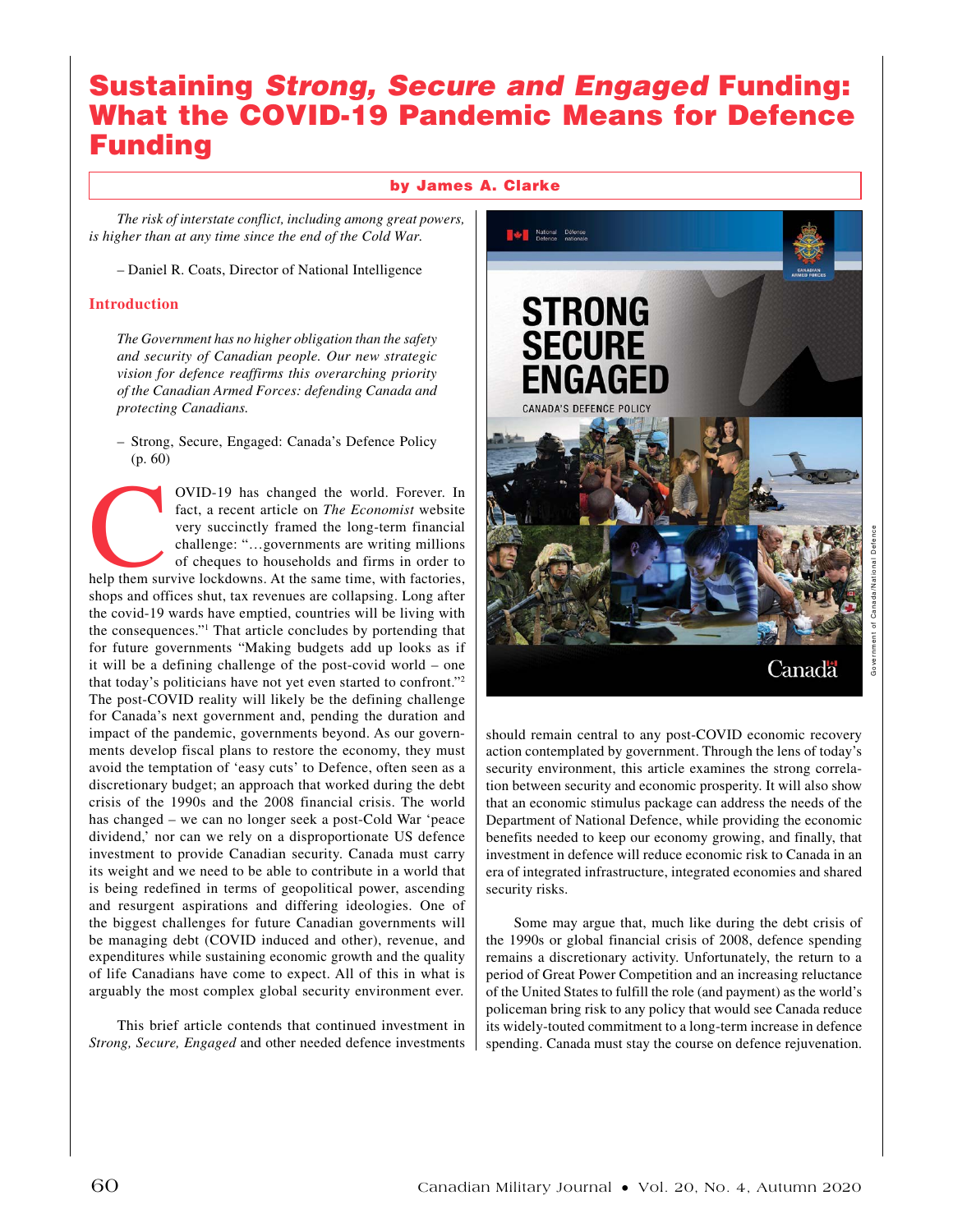

Chrystia Freeland, then-Canada's Foreign Affairs Minister, meets Rex Tillerson the US Secretary of State, at the first session of the 2018 Foreign Ministers' meeting addressing Security and Stability on the Korean Peninsula, Vancouver, 16 January 2018.

### **Constructive Canada**

*Canadians' security and prosperity go hand-in-hand. Today, we are connected to – and affected by – everything that happens internationally, and we want to be part of solutions to complex global challenges. Canadians rightly expect our government and country to play a positive and constructive role.*

#### – Chrystia Freeland (then-Minister of Foreign Affairs)

I freely admit that this section is underpinned by two assump-tions. The first is that the above statement, in particular that Canadians expect Canada to be part of the solution to complex global challenges, is true. The second assumption is that the same statement is without caveats. I assume it means all the time: not when convenient, not when affordable or not only when we feel like it. I believe that *Strong, Secure, Engaged* is about giving the Canadian Armed Forces the tools needed to be at the leading edge of Canada's positive influence in the world.

It should come as no surprise that with increasing economic turmoil come increased security challenges. On the heels of the 2008 financial crisis, Canada's intelligence community hosted a series of workshops that sought to determine if there was a correlation between that economic upheaval and international security challenges. In particular, they noted, "Economic crises can produce security crises because they destroy the economic security of individuals and classes, upset power relationships which have supported stability [regional or global], or induce ideological revolution against the status quo."3 Any COVID recovery plan must be mindful that an already complicated international security environment will likely

become more complex and, without a sufficient domestic capability to ameliorate emerging crises around the globe, the economic conditions needed for a Canadian recovery could be compromised.

The study also noted some significant shifts in economic and political power, and while it was a review of the 2008 financial crisis, the observations are illustrative of the potential shifts that may occur during world-wide post-COVID recovery efforts. After 2008, the dominance of the United States decreased, and given the vastness of the COVID impact on the US, a similar decrease can also be expected. The authors remarked:

> *The attractiveness of the US economic model has been severely impaired and its political culture, which one*

*expert emphasized has been characterized lately by "incivility and partisan bitterness", has lost much of its appeal. A decline in U.S. moral authority will have direct consequences for the potential of soft power.*<sup>4</sup>

Given the tremendous changes in US politics that accompanied both President Trump's election and his administration to date, these observations can only be amplified. The return to Great Power Competition that has changed the global security landscape since this study both complicates the COVID-19 economic response and highlights that Canada and other Western nations must be prepared to take a more active role, given an increasingly inward-looking United States. Should the West fail to collectively address the pending power vacuum, the door will open for other all-to-eager powers. In light of China's relatively small number of (reported) cases, it is reasonable to expect that they will be well-placed to accelerate their Belt and Road Initiative, either by staying that strategic course or, modifying their approach to one of opportunistic increased foreign aid to struggling and willing economies around the world.

In the 12 years since the 2008 financial crisis, much has changed. We are, once again, in a period of Great Power competition; several of our competitors seek to undermine the American-led liberal democratic world order that enables Canadian prosperity. However, unlike the last Great Power competition, the Cold War, we now face a more diverse threat and, for the first time in our history, a threat that can credibly attack North America without resorting to nuclear weapons. This is a reality for which the current Canadian Armed Forces are ill-prepared.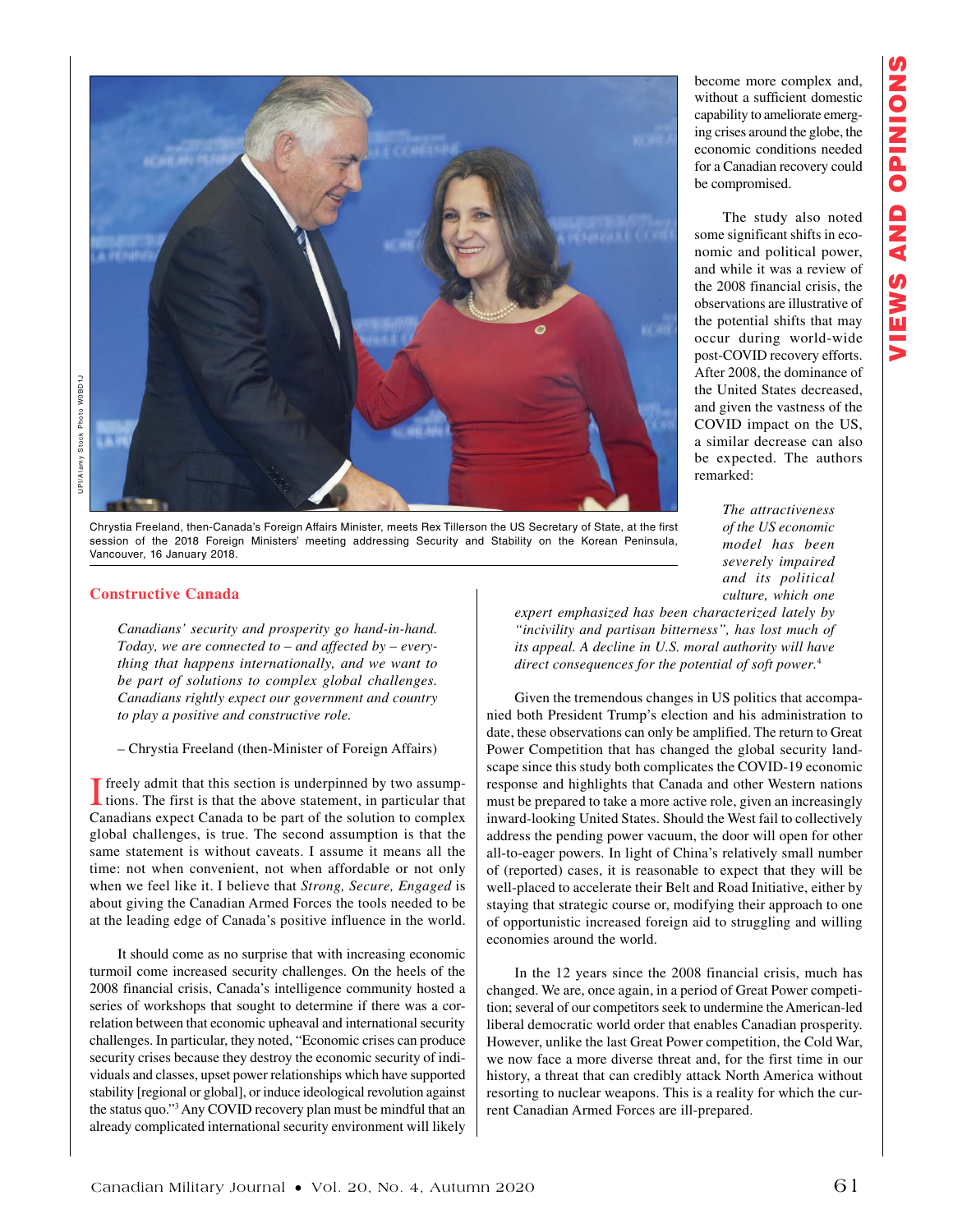

Canada's Minister of National Defence Harjit Sajjan, and NATO Secretary-General Jens Stoltenberg participate in a joint Q & A at NORAD and US Northern Command Headquarters in Colorado Springs, April 2018.



Today's threat environment is more complex than ever before. Ballistic missiles, hypersonic glide vehicles, the ongoing development of nuclear-powered cruise missiles, and exceedingly long-range air, land, surface and subsurface launched low radar cross-section cruise missiles complicate the defence of Canada and North America. Much of the civilian infrastructure we take for granted, whether economic, power generation, transportation or the facilities needed to project power abroad, is held at risk and can be attacked with surgical precision. We have lost the security that came with geographic isolation, a luxury we enjoyed since Confederation. Decelerating or cutting *Strong, Secure, Engaged*  investments will prolong our period at risk and leave Canada increasingly vulnerable to the nefarious influence, either through covert or overt actions, of adversaries.

A constructive Canada is a nation that continues its tradition of contributing to global peace and security, is one that protects human rights the world over and is a nation that serves as a beacon of freedom and prosperity to the rest of the world. To do this, Canada must safeguard the security on which our prosperity depends and fulfill its commitment to invest in the Armed Forces.

## **A Canadian Tradition**

*Whatever the economic conditions, over the long term, the federal government has generally had a tendency to increase its expenditure faster than revenue, even during good economic times. Over the* [first] *150 years of Confederation, nominal federal government revenue has grown at an average annual rate of 7.6% while expenditure has grown at 8.3%. Moreover, expenditure has exceeded revenue – that is a deficit has been incurred – nearly 75% of the time.*

*–* Livio Di Matteo in A Federal Fiscal History: Canada, 1867 – 2017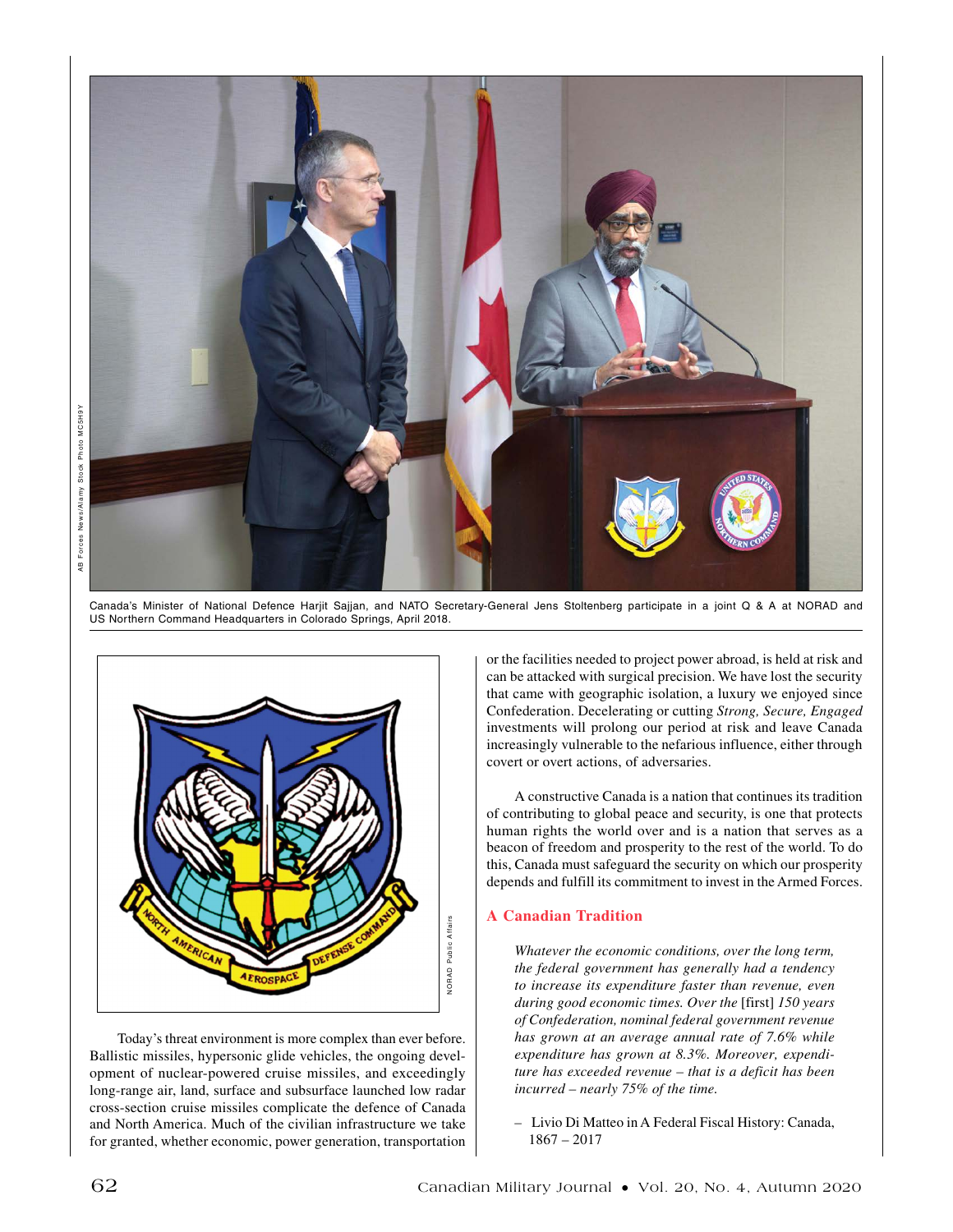ebt and deficit spending is nothing new to Canada, the Canadian government, or Canadians. In fact, Canada is a nation that was born into debt. As part of the fiscal solutions at Confederation, the federal government took over the overwhelming majority of existing provincial debt. National debt at Canada's birth was 72.1 million dollars or, 18.6 percent of GDP.<sup>5</sup> While debt continues to grow and should not be ignored, deficit financing will undoubtedly continue and, when owned by the nation, national debt is unlike household debt. What is most important is not the *value* of the debt, but rather, the cost of *servicing* the debt. While interest rates are low, debt is cheap.<sup>6</sup> In fact, "most economists worry less that governments will borrow recklessly, than that they will be too timid because of an irrational fear of rising public debt. Inadequate fiscal support today risks pushing the economy into a spiral of decline."7 So, how can Canada approach the looming COVID induced financial crisis?

In general, governments will have three broad choices on how to finance debt: 1. pay back the debt through taxation; 2. decide not to pay back the debt (or only pay back a portion); or 3. be patient and allow the economy to grow so that debt decreases relative to the GDP.8 Of course, any solution will likely be a combination of increased taxation and growing the economy, much like Canada did after the Second World War. In 1945, Canada's National Debt was 15.7 billion dollars or nearly 100% of GDP. By the end of the post-Second World War economic boom in 1973, the debt had more

than tripled to 48.7 billion dollars, but was only approximately 20% of GDP.<sup>9</sup> We have been here before; we successfully managed staggering post Second World War debt through economic growth. While there were many factors beyond Canada's control that aided economic growth, there are still indicators that federal investment in defence can, once again, help keep our economy moving during recovery.

A 2009 study by the Canadian Association of Defence and Security Industries found that the expected economic impact from Canada's planned recapitalization of the Royal Canadian Navy and Canadian Coast Guard fleets will, including in-service support contracts, be approximately 1.6 billion dollars per annum over 30 years. Using an independent report, they also concluded that this will translate into approximately  $10,000$  full time jobs.<sup>10</sup> Defence investments provide real jobs and bring real capabilities needed to secure Canada's prosperity into the future.

After the economic boom that followed the Second World War ended, Canada was slow to respond, leading to the debt crisis of the 1990s. The Fraser Institute found that after the debt crisis, there was "little to show from the rising deficits, debt, and debt service costs … given that the spending fueled current consumption rather than capital spending."11 With interest rates forecast to remain low for the foreseeable future; the need for new and renewed capabilities articulated in *Strong, Secure, Engaged*; the real economic benefits that come with defence investment; and the



Winston Churchill, Franklin D. Roosevelt, Mackenzie King and the Earl of Athlone are pictured at the Quebec Conference of 1943.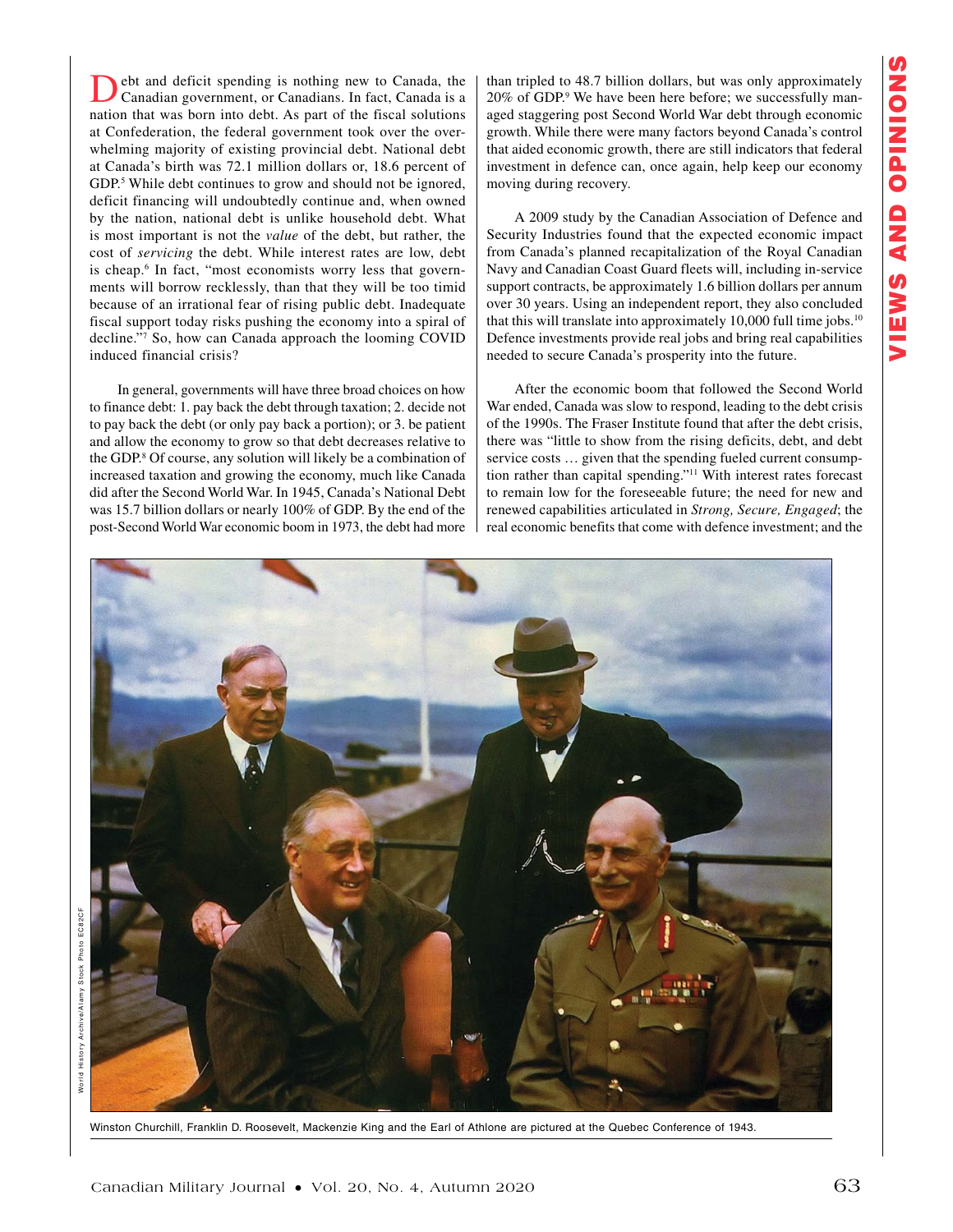increasingly complex global security environment, Canada *can*, and *must*, stay the course on defence spending while managing the economic recovery action needed as a result of COVID spending.

## **A Reliable Canada**

*The Dominion of Canada is part of the sisterhood of the British Empire. I give you assurance that the people of the United States will not stand idly by if domination of Canadian soil is threatened by any other empire.*

## – President Franklin Delano Roosevelt

*We, too, have our obligations as a good friendly neighbour, and one of these is to see that, at our own instance, our country is made as immune from attack or possible invasion as we can reasonably be expected to make it, and that, should the occasion ever arise, enemy forces should not be able to pursue their way either by land, sea or air to the United States across Canadian territory.*

– Prime Minister William Lyon Mackenzie King

On the eve of the Second World War, the leaders of Canada and the United States made the above comments to reassure each other that the security of North America was a shared responsibility. A vision put into practice through the Permanent Joint Board of Defence, NORAD and a multitude of other bilateral agreements. Despite over 80 years of this shared responsibility, both nations are now, for the first time, facing adversaries that can attack North America below the nuclear threshold. This changes everything.

Of course, we have been vulnerable since the Soviet Union detonated their first atomic bomb in August 1949. We have lived under the cloud of possible nuclear annihilation for over 70 years. However, we knew that a nuclear attack on North America would be met in kind; Mutually Assured Destruction kept a fragile peace. What has changed is that adversaries now have the ability to conduct attacks below the threshold that would generate a nuclear response. An attack on North America is no longer a desperate, suicidal act, but rather, a valid strategy that could erode public will, fracture alliances, undermine power projection capability or create economic chaos. The consequences are less than a nuclear attack. However, the likelihood of a near-peer competitor conducting a conventional or non-kinetic attack is not only more likely, but is a widely publicized component of Russia's strategic thought. We are at risk of being attacked; our geography does not protect us, and Canada must share in the responsibility and cost of building the capabilities needed for this new reality. The real question is not whether Canada can afford this investment, but rather, can Canada afford *not* to invest?

I do not pose that question lightly. It is based upon two potential outcomes of an under-investment by Canada. First, the United States will not allow themselves to remain vulnerable: they will make the necessary investments for their defence. Today's threat from low radar cross section missiles that can be launched by land, sea or air provide little warning, and lend themselves to space-based and local sensors, as well as point defence systems. In short, Canada's geography is becoming less-important to the defence of the United States. If Canada is unwilling to commit

to our mutual defence, why would the United States do so? Without a bilateral approach to the defence of North America, Canada will be left to either pay for its own defence – likely much more expensive, or, outsource its defence through reliance on treaties and allies, hardly the approach that Canadians would expect or accept.

Second, and related, is what is the risk to the Canada-US relationship (and Canada's economy) if Canada is viewed by the United States as a vulnerability. The North East Power failure of summer 2003 brought clear the level of integration of cross-border critical infrastructure: infrastructure that could be vulnerable to either cyber or kinetic attack on either side of the border. That power outage affected an area with approximately 50 million people, and is estimated to have cost the United States between 4 and 10 billion dollars.12 Although that blackout was the result of a software 'bug,' nefarious cyber activity could have the same result. In fact, in recognition of this type of vulnerability, President Trump signed Executive Order 13920: Securing the United States Bulk Power Supply on May 1<sup>st</sup> of this year. The President signed the order because "…foreign adversaries are increasingly creating and exploiting vulnerabilities in the United States bulk-power system, which provides the electricity that supports our national defense, vital emergency services, critical infrastructure, economy and way of life."13 The United States is already making itself and its infrastructure a harder target which will likely have two effects: 1. Decrease the likelihood of adversaries directly attacking (kinetic or non-kinetic) the United States; and 2. Increase the likelihood of attacking the United States indirectly through Canada. Any reduced, deferred or cancelled defence spending must be done with full awareness of this risk AND understanding of the economic impact to Canada if we *are*, or are *perceived to be*, a multi-billion dollar vulnerability to the US economy.

Despite the arguments above, it is inevitable that many in government will see defence spending as a discretionary activity. It worked in the 1990s, and it worked a decade later during the global financial crisis. The simple fact is, the world has changed. We now live in a world where other superpowers seek to undermine liberal democratic societies; we live in a world where the United States is increasingly reluctant to continue to pay a disproportionate security cost, and we live with a Canadian Armed Forces that has only recently overcome the legacy of the 'decade of darkness.' Canada's return to a solid fiscal foundation includes a robust economic relationship with the United States. A robust economic relationship with the United States includes a proportionately-shared responsibility for the defence of North America and the protection of our values around the world.

## **A Final Thought**

 $\prod$  n just the past five years – the 'blink of an eye' in strategic terms – China built islands in the South China Sea, put its n just the past five years – the 'blink of an eye' in strategic Uighur population into detention camps, and promulgated its version of 5g technology globally. Russia waged globallydisruptive disinformation campaigns, as well as proxy wars in Syria and Ukraine. North Korea and the United States grew eerily close to an all-out confrontation over Pyongyang's burgeoning intercontinental ballistic missile capabilities. The Islamic State rose, and in the process, helped displace millions of Syrians and Iraqis before it collapsed – for the moment. Iran